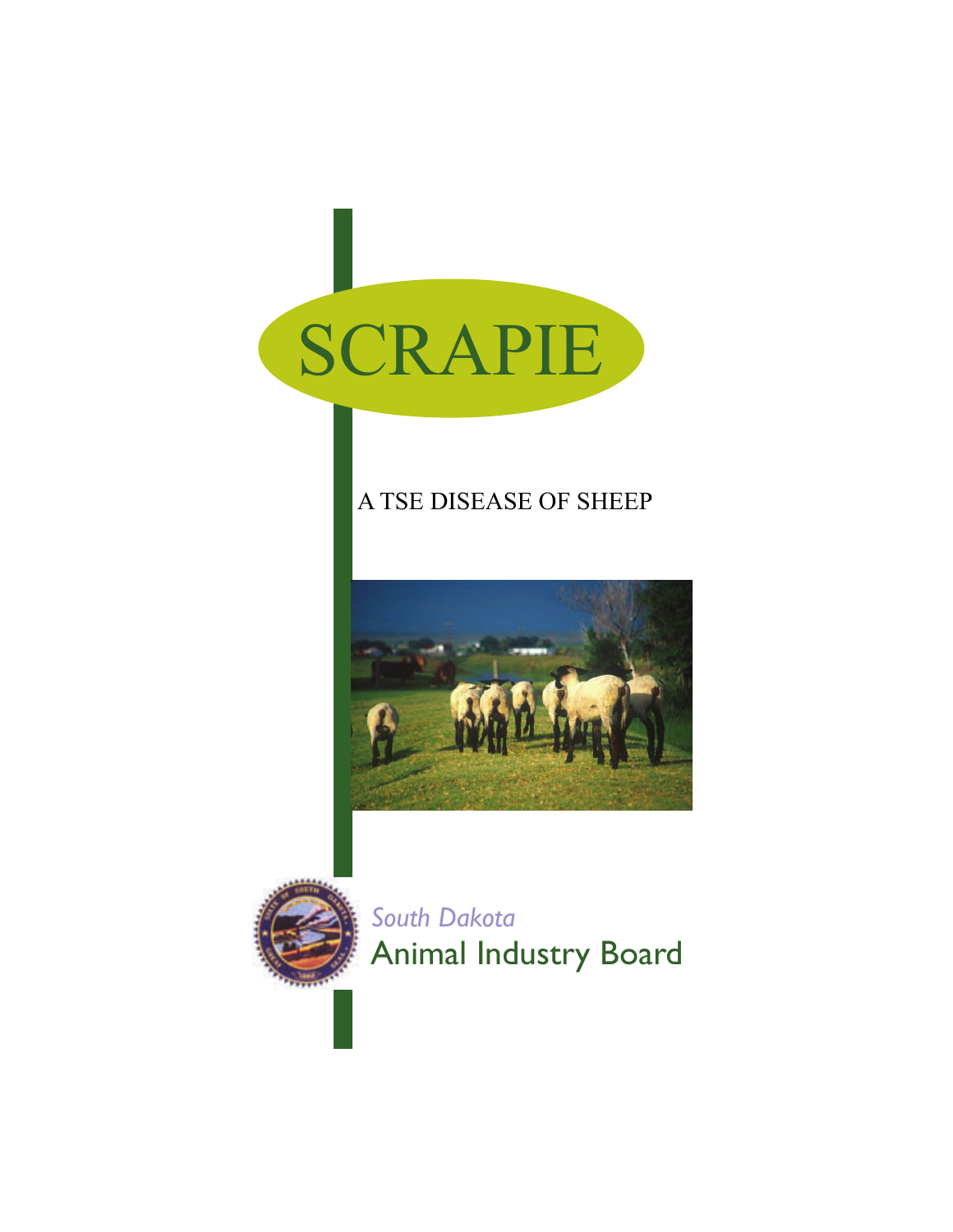## **What is Scrapie?**

crapie is a fatal degenerative disease affecting the central nervous system of heep and goats. It is among a number of diseases classified as transmissible pongiform encephalo-pathies (TSE). Scrapie takes about two to five years to evelop and it is not typically found in lambs.

## **Where and when was scrapie first identified?**

he disease was first recognized over 250 years ago in England. It was mported to the United States in 1948.

## **How do Sheep get scrapie?**

heep contract scrapie from other infected sheep or from where infected ewes ave given birth. Scientists think the causative agent is passed mostly during he birthing process.

#### **Does scrapie affect all sheep?**

crapie does not occur in sheep of any genotype without exposure to the infectious agent. However, once exposed to the agent, the genotype of the animal has a profound effect on which sheep become infected and eventually ie. Sheep have three pair of genes that affect scrapie susceptibility. One of the genotypes of sheep that affects susceptibility is: 1)QQ, 2)QR, and 3)RR at  $\alpha$ don 171.

RR sheep are nearly completely resistant to scrapie. These sheep are highly unlikely to carry or transmit scrapie

2. QR sheep are susceptible to scrapie. It is unknown whether these sheep can transmit scrapie.

3. QQ sheep are highly susceptible when exposed to scrapie. Infected ewes can transmit scrapie.

*Because of the varying levels of susceptibility, it is extremely important to use rams with at least a QR genotype in an effort to breed towards increased scrapie resistance in a flock.*

#### **How does scrapie cause death in sheep?**

crapie damages the sheep's brain cells so that the sheep cannot get up and eat nd drink, and all body functions can be impaired leading to death.

## **Which sheep would be considered to be exposed to scrapie?**

Infected ewes transmit scrapie via the placenta and fetal fluids discharged uring lambing. Sheep become exposed by contacting the infected materials nost likely by oral means. Susceptable animals  $(QR & QQ)$  sheep incubate he disease for several months to years before showing clinical signs.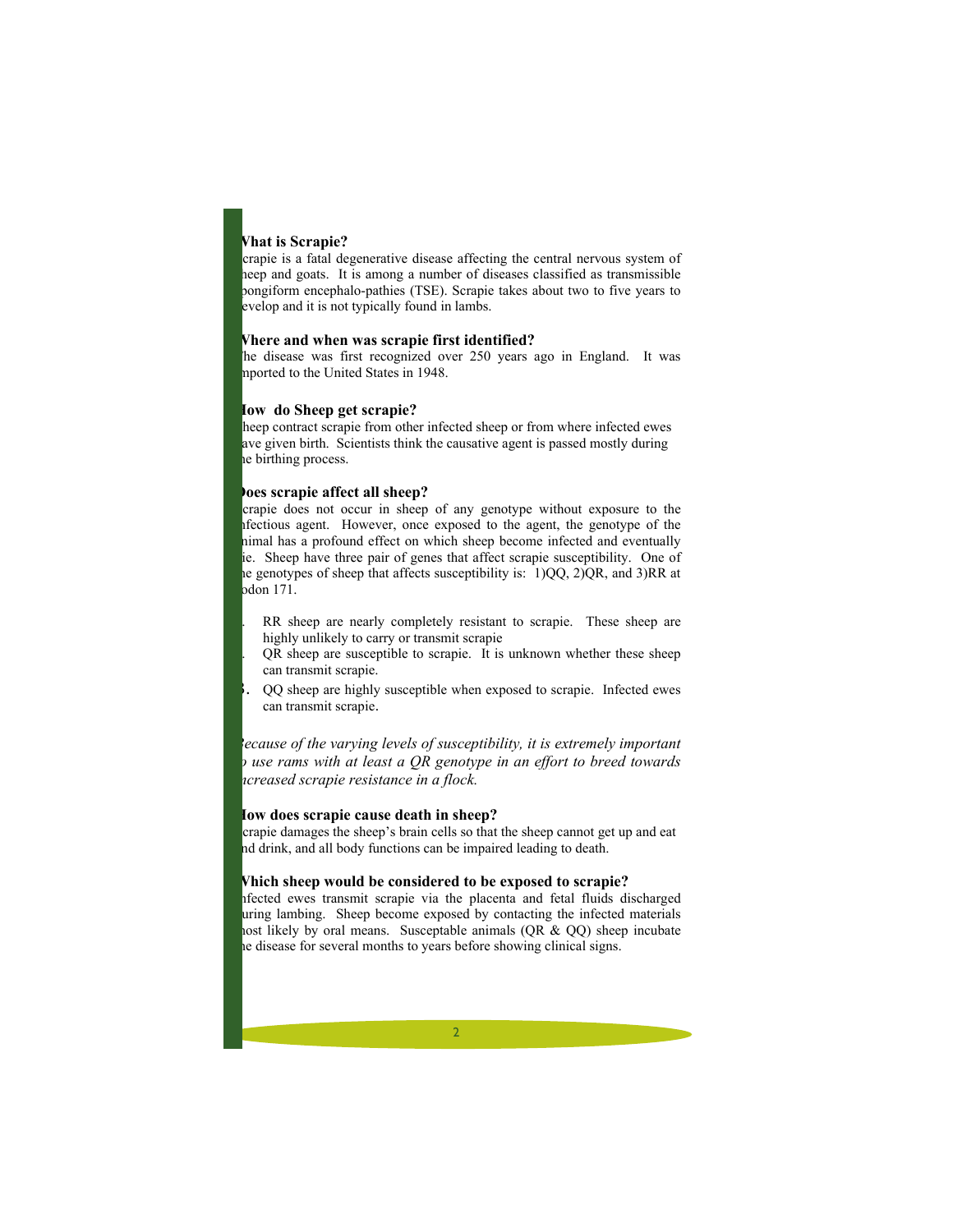#### **Is there any treatment for scrapie?**

No, there is not. Sheep that get sick with scrapie inevitably die.

## **Does scrapie affect humans?**

There is no scientific evidence to indicate that scrapie poses a risk to huma health.

# **Can I Test My Sheep for Scrapie? NO**

## **Can I Test My Sheep for Resistance to Scrapie? YES**

Each year scrapie costs American sheep producers an estimated \$20 million. Susceptibility (Resistance) testing is accomplished by taking a blood sampl (purple top tube, unclotted sample 2 mls. or more) and sending to a laboratory for genetic sequencing. This genetic testing is an important eradication tool i that it provides a way for producers to breed their flocks towards scrapi resistance.

## **Clinical Signs**

Signs of scrapie can vary greatly among individual animals and develop ver slowly. Sheep may show one or many of the signs and not necessarily all sign at one time. Some of the signs of scrapie infection include:

- □ Subtle changes in behavior or temperament
- □ Scratching or Rubbing against fixed objects
- □ Loss of coordination
- □ Weakness
- □ Weight Loss despite retention of appetite
- □ Biting of feet and limbs
- □ Lip smacking
- $\Box$  Gait Abnormalities high stepping of forelegs, hopping like a rabbit and swaying of the back end
- □ Wool pulling

Keep in mind several other diseases can cause clinical signs similar to scrapie, such as: Nutritional Deficiencies, Listeriosis, Rabies, External Parasites, Pregnancy toxemia and Ovine Progressive Pneumonia.

## **Individual Animal Identification**

In order to eradicate scrapie among sheep and goats, methods for identifyin infected or exposed animals must be used. Therefore, sheep and goats are subject to identification requirements before they change ownership and/or enter into interstate commerce.